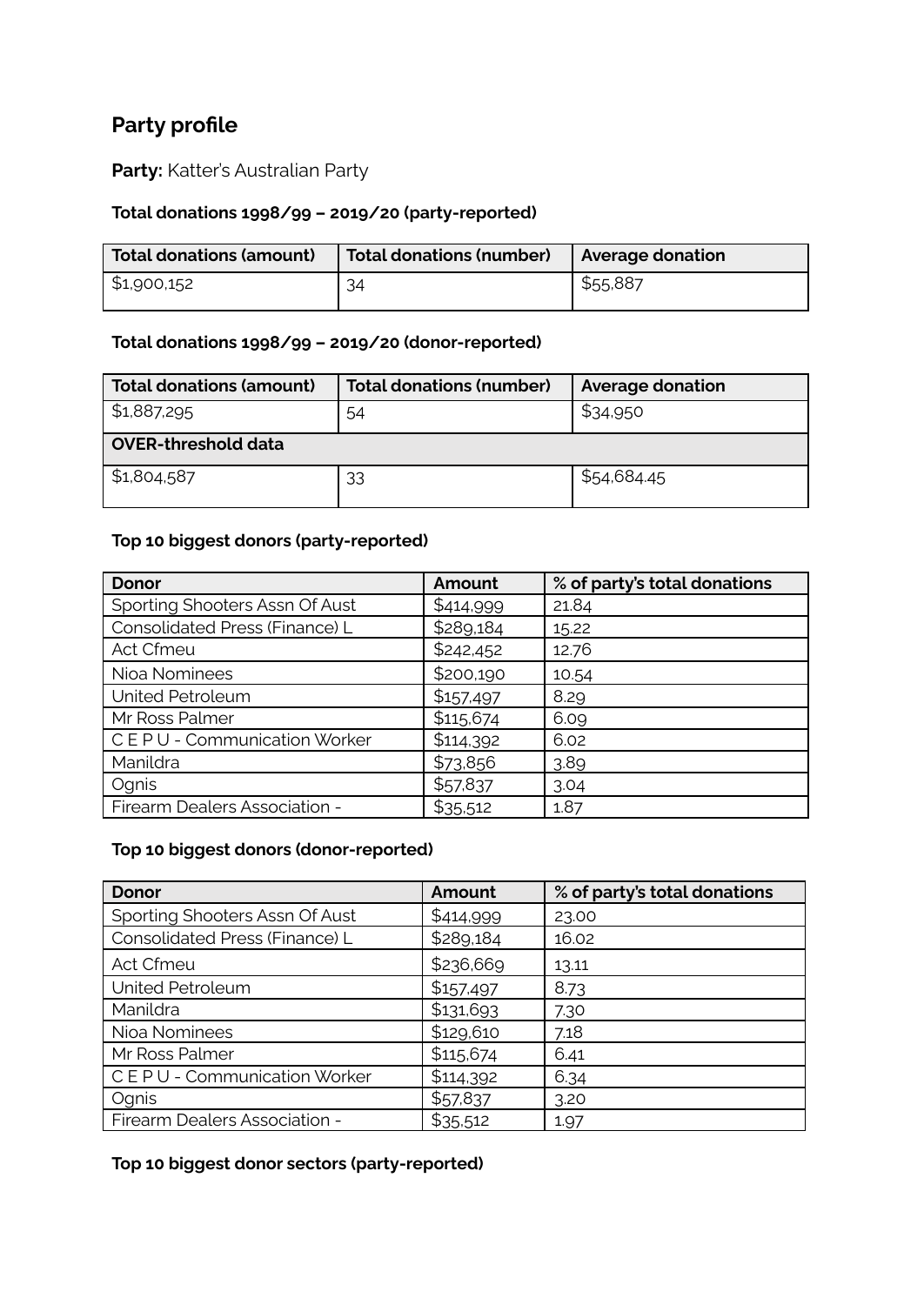| Donor                                   | Amount    | % of party's total identified<br>sector donations |
|-----------------------------------------|-----------|---------------------------------------------------|
| Social Service Organisations            | \$414,999 | 21.84                                             |
| <b>Associated Entities Trade Unions</b> | \$378,822 | 19.94                                             |
| Media Communications                    | \$289,184 | 15.22                                             |
| Food Pastoral                           | \$274,046 | 14.42                                             |
| Individual                              | \$257,712 | 13.56                                             |
| <b>Energy Companies</b>                 | \$157,497 | 8.29                                              |
| Advocacy Lobbyist Peak Body             | \$35,512  | 1.87                                              |
| <b>Retail Service</b>                   | \$32,403  | 1.71                                              |
| Intra Political Party                   | \$22,024  | 1.16                                              |

## **Top 10 biggest donor sectors (donor-reported)**

|                                         |         | % of party's total identified |
|-----------------------------------------|---------|-------------------------------|
| Donor                                   | Amount  | sector donations              |
| Social Service Organisations            | 414,999 | 23.00                         |
| <b>Associated Entities Trade Unions</b> | 351,060 | 19.45                         |
| Media Communications                    | 289,184 | 16.02                         |
| <b>Food Pastoral</b>                    | 261,303 | 14.48                         |
| Individual                              | 224,676 | 12.45                         |
| <b>Energy Companies</b>                 | 157,497 | 8.73                          |
| Advocacy Lobbyist Peak Body             | 35,512  | 1.97                          |
| <b>Retail Service</b>                   | 32,403  | 1.80                          |
| Resource Companies                      | 20,602  | 1.14                          |
| Hotels                                  | 17,351  | 1.00                          |

## **Categorization of donations by size (party-reported)**

|                     | <b>Number (of donations)</b> | Amount      | % of party's total donations |
|---------------------|------------------------------|-------------|------------------------------|
| $$14,300 -$         |                              |             | 57.51                        |
| \$99,999            | 29                           | \$1,092,822 |                              |
| $$100,000 -$        |                              |             | 42.49                        |
| \$999,999           | 5                            | \$807,330   |                              |
| $$1,000,000 -$      |                              |             | $\Omega$                     |
| \$9,999,999         |                              | $\Omega$    |                              |
| $\geq$ \$10,000,000 |                              |             |                              |

## **Categorization of donations by size (donor-reported)**

|              | <b>Number (of donations)</b> | Amount      | % of party's total donations |
|--------------|------------------------------|-------------|------------------------------|
| \$14,300 -   |                              |             | 58.83                        |
| \$99,999     | 29                           | \$1,110,367 |                              |
| $$100,000 -$ |                              |             | 36.78                        |
| \$999,999    |                              | \$694,221   |                              |